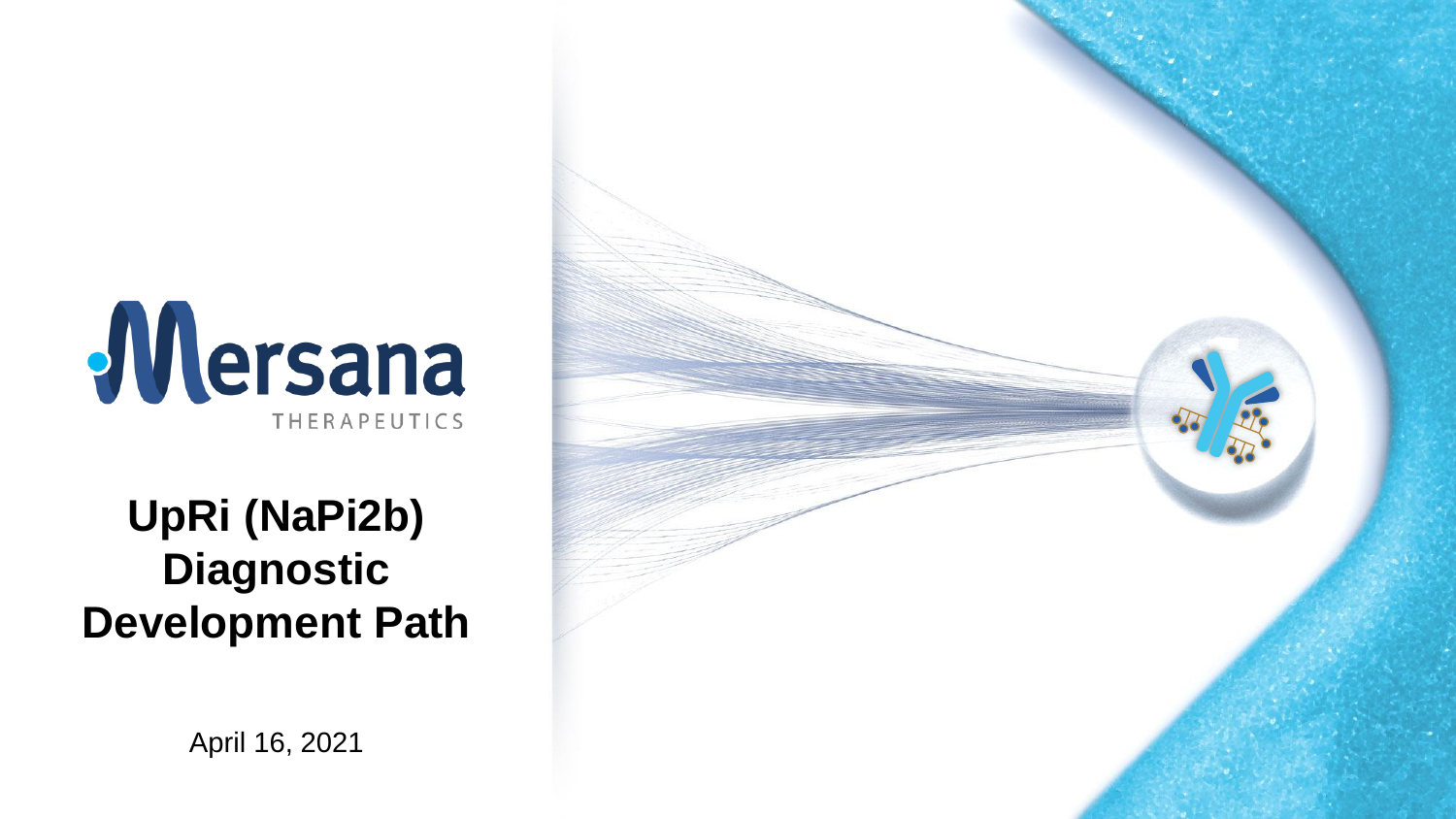#### **Legal Disclaimer**



This presentation contains "forward-looking" statements within the meaning of federal securities laws. These forward-looking statements are not statements of historical facts and are based on management's beliefs and assumptions and on information currently available to management. Forward-looking statements include information concerning Mersana Therapeutics, Inc.'s (the "Company's") business strategy and the design, progression and timing of its clinical trials, the ability of the single-arm UPLIFT cohort to enable registration, expectations regarding future clinical trial results based on data achieved to date, and the sufficiency of the Company's cash on hand.

Forward-looking statements generally can be identified by terms such as "aims," "anticipates," "believes," "contemplates," "continues," "could," "estimates," "expects," "goal," "hypothesis," "intends," "may," "on track," "opportunity," "plans," "poised for," "possible," "potential," "predicts," "projects," "promises to be," "seeks," "should," "target," "will," "would" or similar expressions and the negatives of those terms. Forward-looking statements represent management's beliefs and assumptions only as of the date of this presentation. The Company's operations involve risks and uncertainties, many of which are outside its control, and any one of which, or combination of which, could materially affect its results of operations and whether the forward-looking statements ultimately prove to be correct. Factors that may materially affect the Company's results of operations and whether these forward-looking statements prove to be correct include, among other things, that preclinical testing or early clinical results may not be predictive of the results or success of ongoing or later preclinical or clinical trials, regulatory changes, particularly with respect to the change in the U.S. presidential administration, the FDA's review of the protocol for our study of the single-arm UPLIFT cohort, and that the development and testing of the Company's product candidates and new platforms will take longer and/or cost more than planned, and that our clinical studies may not be initiated or completed on schedule, if at all, as well as those listed in the Company's Annual Report on Form 10-K filed with the Securities and Exchange Commission ("SEC") on February 26, 2021 and subsequent SEC filings. In addition, while we expect that the COVID-19 pandemic might adversely affect the Company's preclinical and clinical development efforts, business operations and financial results, the extent of the impact on the Company's operations and the value of and market for the Company's common stock will depend on future developments that are highly uncertain and cannot be predicted with confidence at this time, such as the ultimate duration of the pandemic, travel restrictions, quarantines, physical distancing and business closure requirements in the U.S. and in other countries, and the effectiveness of actions taken globally to contain and treat the disease. Except as required by law, the Company assumes no obligation to update these forward-looking statements publicly, or to update the reasons actual results could differ materially from those anticipated in the forward-looking statements, even if new information becomes available in the future.

Copies of the Company's Annual Report on Form 10-K and our other SEC filings are available by visiting EDGAR on the SEC website at [http://www.sec.gov.](http://www.sec.gov/)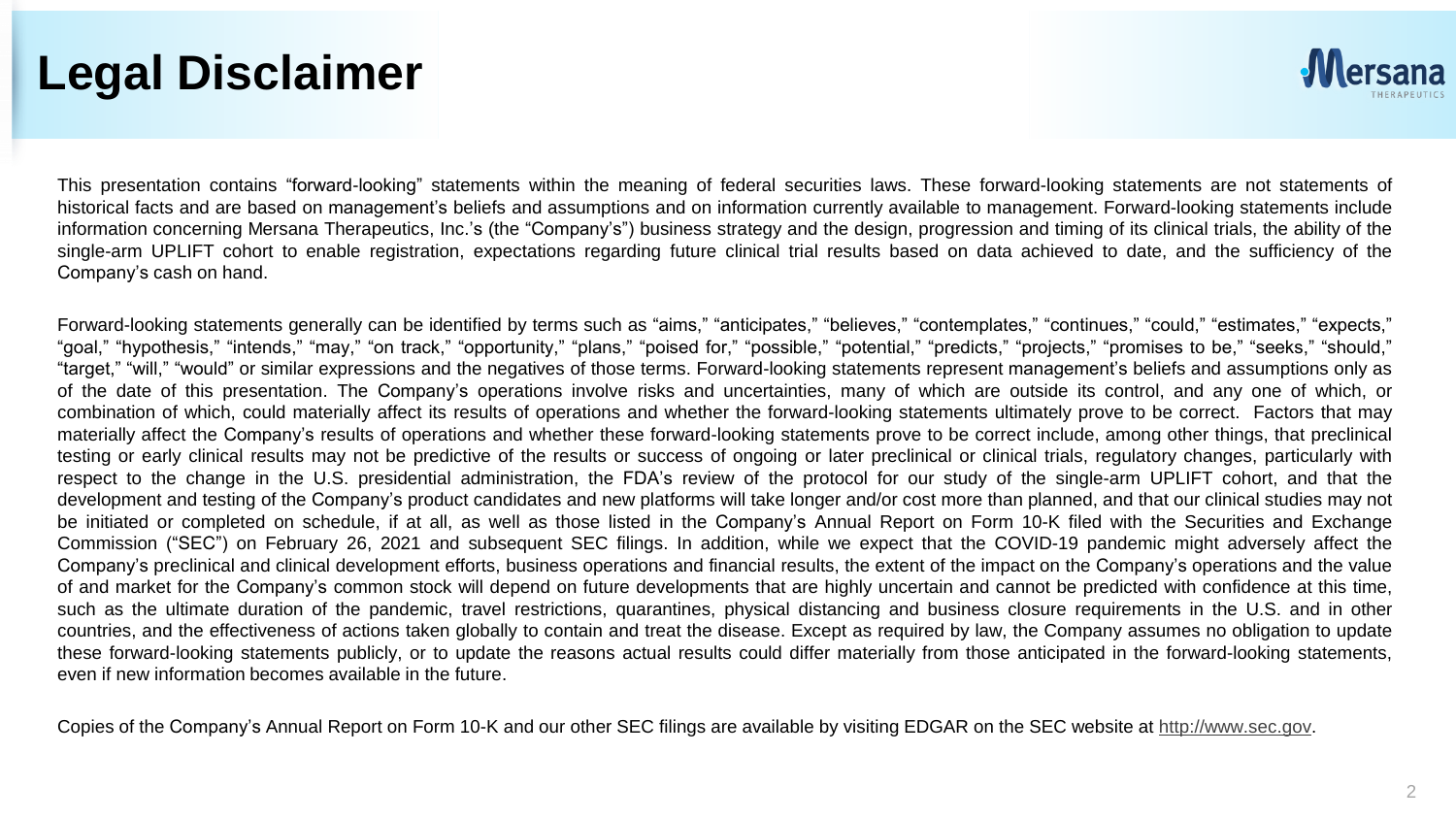





- RoadMap to Commercial Dx Assay Start with a Clinical Research Assay Evaluating Multiple Scoring Methods and Determine Predictive Ability of Biomarker 2
- 3

4

Selection of Scoring Method Optimal for Commercialization

• Transition to a Commercial Assay in UPLIFT to Support Launch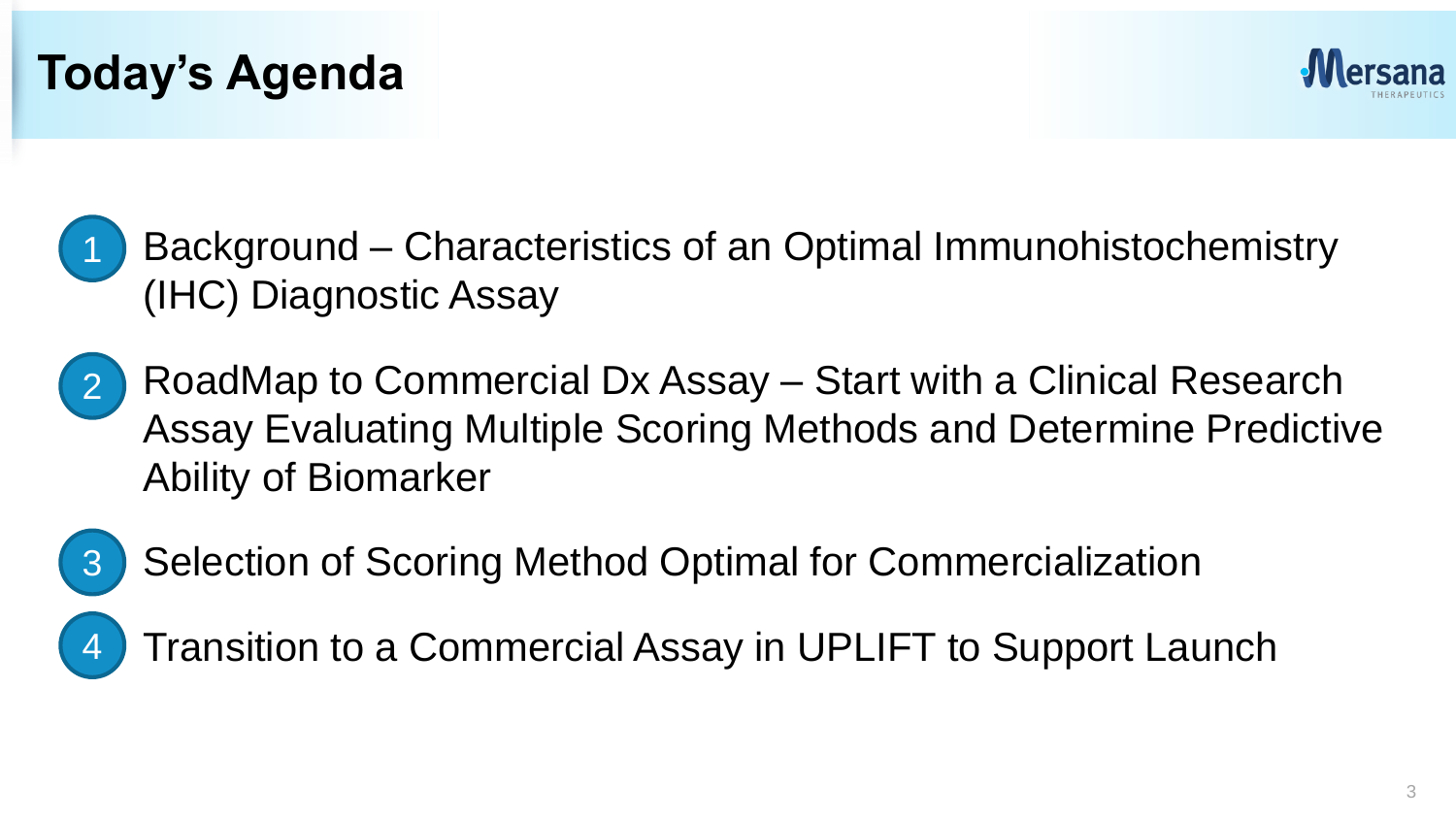## **The Optimal Diagnostic Assay is Robust, Predictive and Reproducible**



• Dynamic range allows for distinctions to be made between lower and higher expressors



#### **Predictive**

• Biomarker positive patients enriched for response

| <b>Stain Negative</b> | <b>Stain Positive</b> |           |
|-----------------------|-----------------------|-----------|
|                       |                       |           |
|                       |                       | Responder |

33% Respond with Biomarker 20% Respond without Biomarker

#### Robust **Network** Reproducible Reproducible

- Clear guidelines on how to read assay
- Can be performed outside of a central lab
- Reads the same regardless of lab

Athens, Greece

Reads the Same in

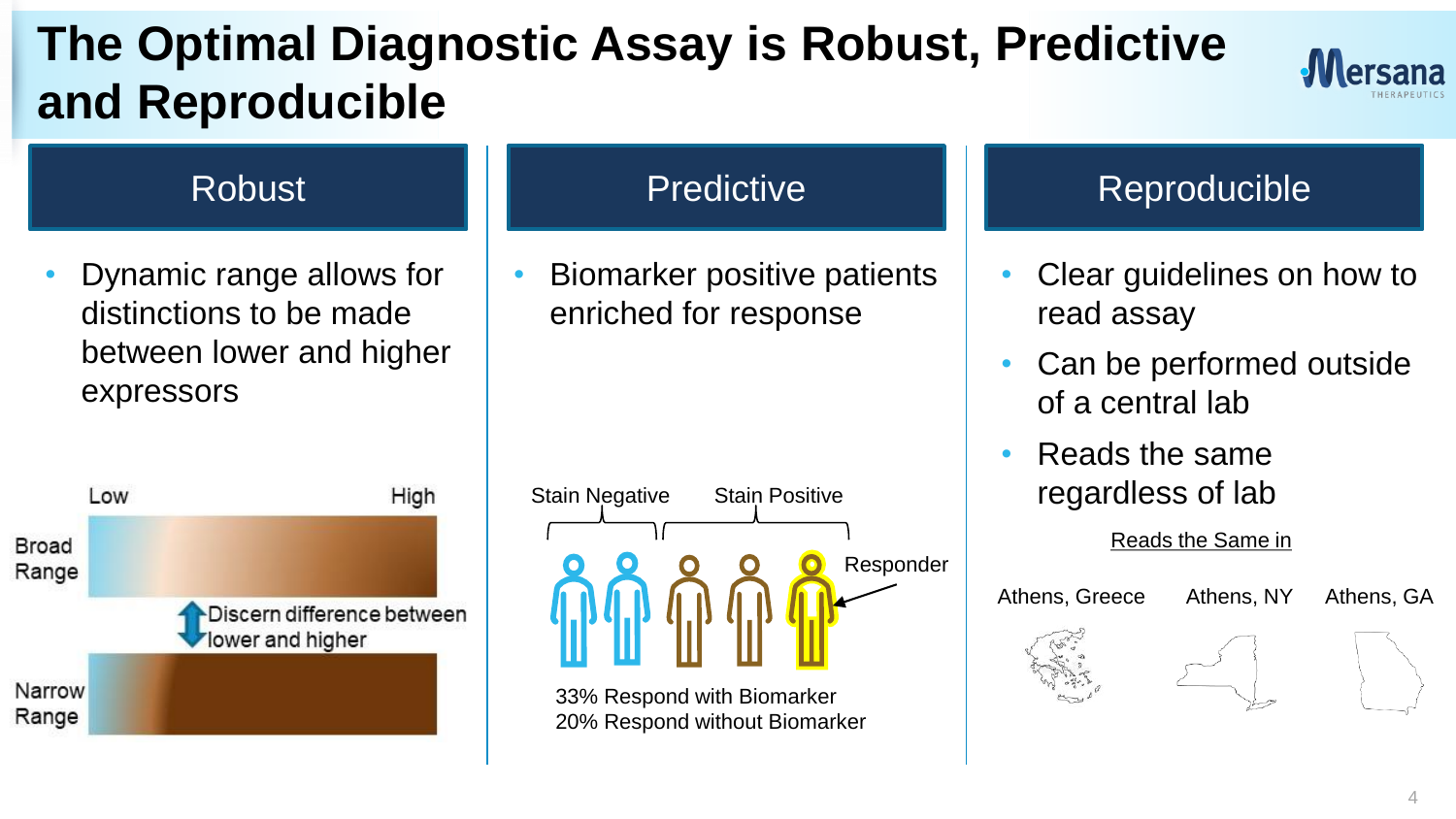### **Strategy Designed to Deliver a Robust, Predictive and Reproducible Commercial Diagnostic Assay**



|                                         | <b>Preclinical</b>                         | <b>Phase I Clinical (Dose</b><br><b>Escalation and Expansion)</b>                                                  |                                                                             | <b>UPLIFT Registration</b><br><b>Strategy</b> |  |
|-----------------------------------------|--------------------------------------------|--------------------------------------------------------------------------------------------------------------------|-----------------------------------------------------------------------------|-----------------------------------------------|--|
| Platform/<br>Assay<br><b>Validation</b> | <b>Research Assay</b><br>(Manual BenchTop) | <b>Clinical Research Assay</b><br>(Qualtek/DLS)                                                                    |                                                                             |                                               |  |
| Scoring<br><b>Method</b>                |                                            | <b>Multiple Methods Evaluated</b><br>(Tumor Proportion Score (TPS), Intensity, H-score (TPS x<br>Intensity), PS2+) | <b>Today's Objective:</b><br>Describe Next<br>Steps in Assay<br>Development |                                               |  |
| Cutoff                                  | <b>Preclinical Mouse</b><br>Cutoff         | Prelim<br><b>Clinical</b><br>Cutoff                                                                                |                                                                             |                                               |  |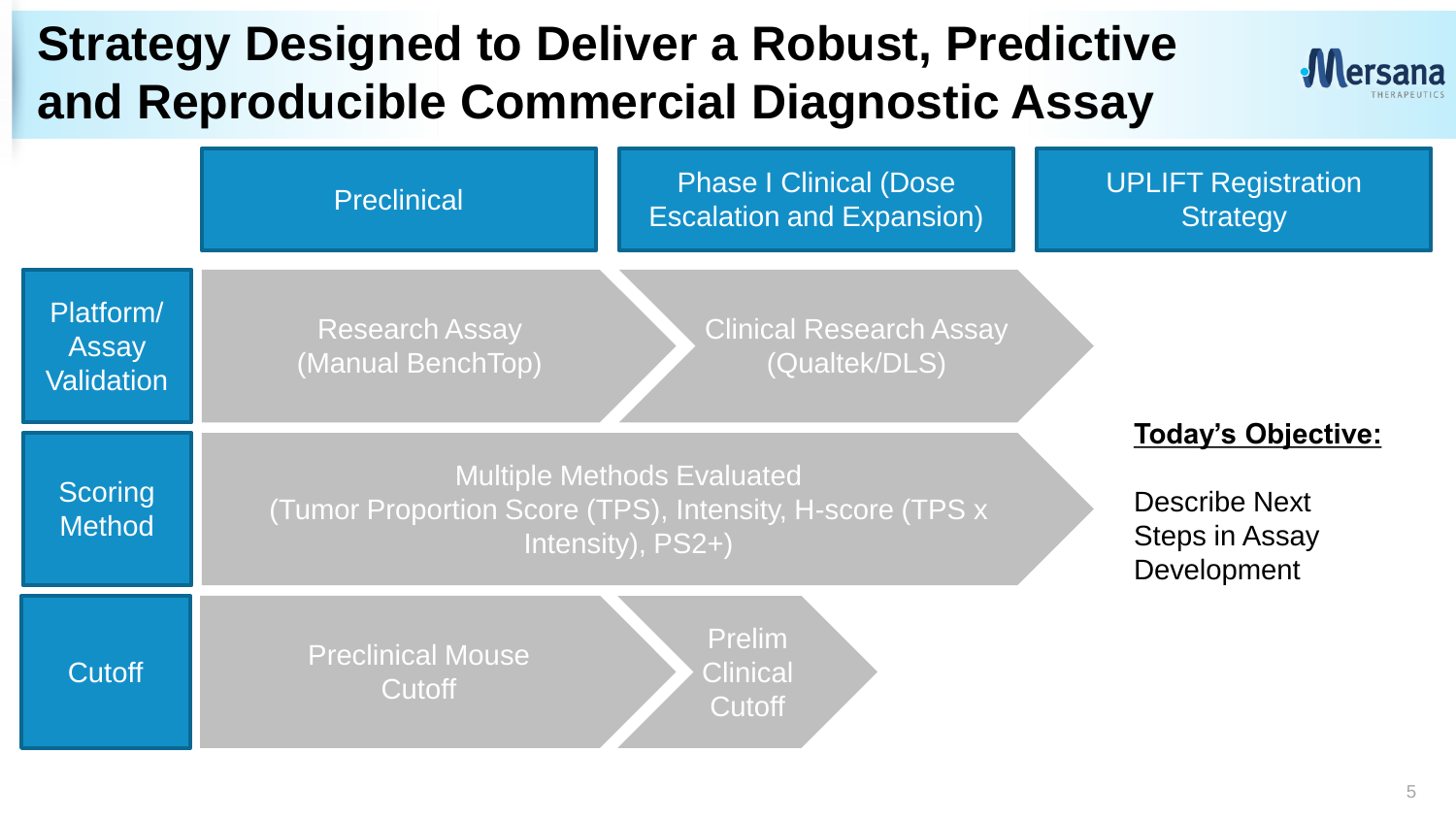### **Strategy Designed to Deliver a Robust, Predictive and Reproducible Commercial Diagnostic Assay**



|                                  | Preclinical                                                                                                        | <b>Phase I Clinical (Dose</b><br><b>Escalation and Expansion)</b> | <b>UPLIFT Registration</b><br><b>Strategy</b>               |
|----------------------------------|--------------------------------------------------------------------------------------------------------------------|-------------------------------------------------------------------|-------------------------------------------------------------|
| Platform/<br>Assay<br>Validation | <b>Research Assay</b><br>(Manual BenchTop)                                                                         | <b>Clinical Research Assay</b><br>(Qualtek/DLS)                   | <b>Commercial</b><br>Assay<br>(Leica<br><b>Biosystems</b> ) |
| Scoring<br><b>Method</b>         | <b>Multiple Methods Evaluated</b><br>(Tumor Proportion Score (TPS), Intensity, H-score (TPS x<br>Intensity), PS2+) |                                                                   | Single Robust,<br>Reproducible<br><b>Method</b>             |
| Cutoff                           | <b>Preclinical Mouse</b><br>Cutoff                                                                                 | Prelim<br>Proposed<br><b>Clinical</b><br><b>Cutoff</b><br>Cutoff  | <b>Validate Cutoff</b>                                      |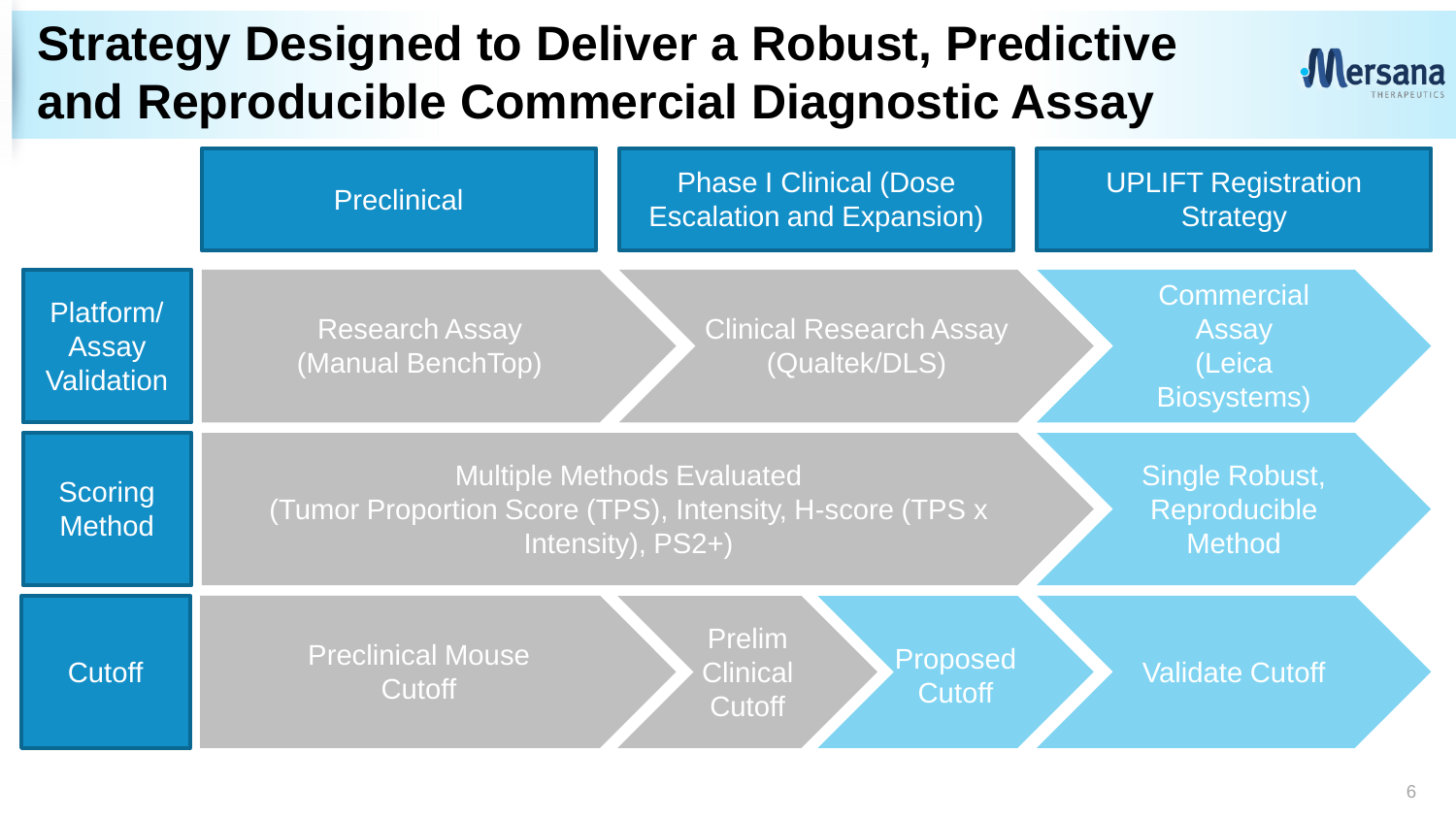## **An IHC Assay is Comprised of a Sample, a Platform, a Stain, and a Scoring Method**





- **IHC** readout:
	- % cells expressing at a given intensity of 1+ or 2+ or 3+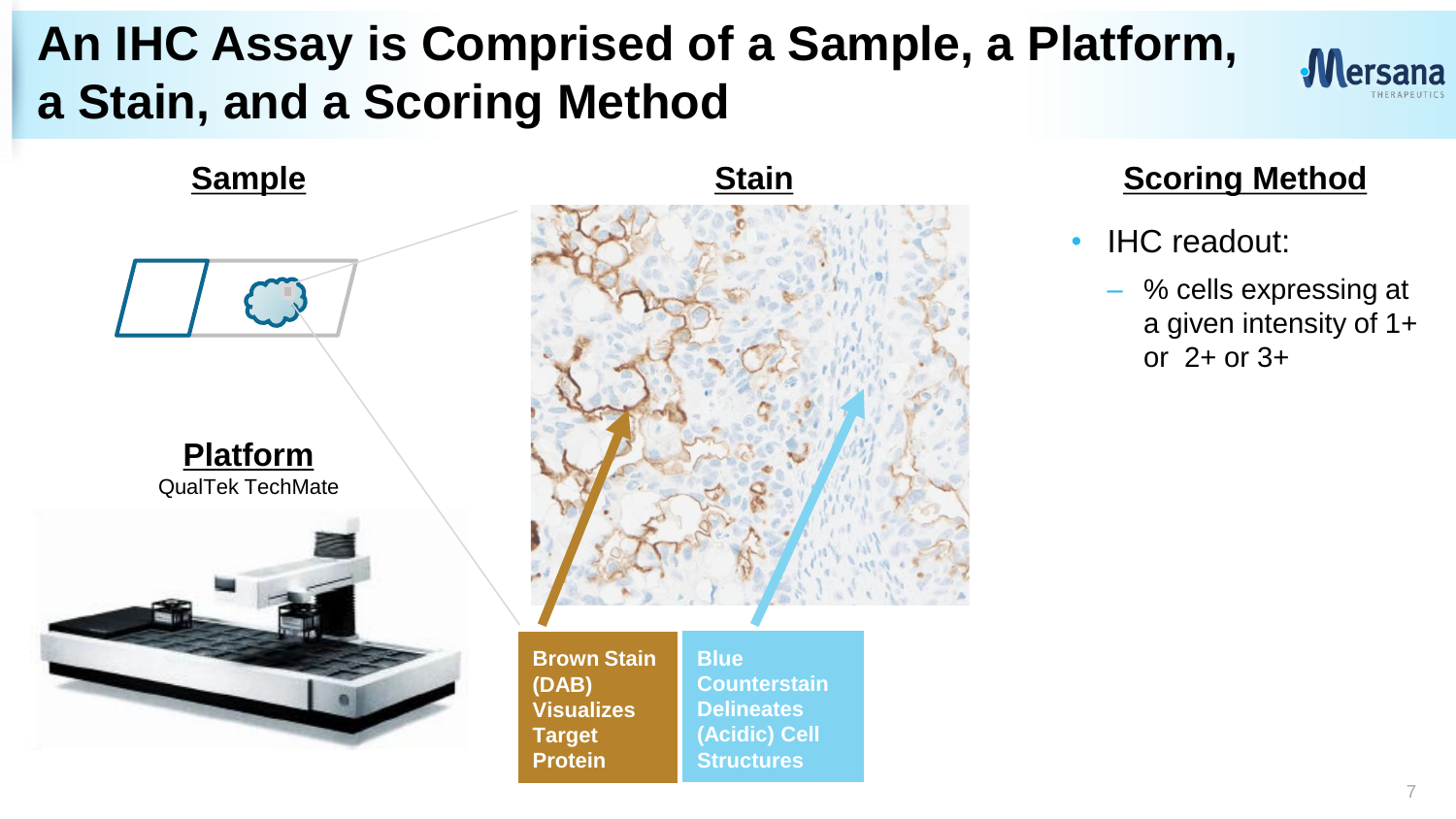#### **Different Scoring Methods (H-score, TPS, PS2+) Combine Tumor Proportion and Intensity in Different Ways**



 $H = (1 x$  percent "1+") + (2 x percent "2+") + (3 x percent "3+")  $\rightarrow$  Accounts for intensity and proportion TPS = Percent "1+" + Percent "2+" + Percent "3+" $\rightarrow$  Accounts for proportion with any intensity above 0  $PS2+$  = Percent "2+" + Percent "3+" $\longrightarrow$  Accounts for proportion of only higher Intensity



We Have Been Exploring Scoring Methods to Understand What Matters Most: Proportion, Intensity or the Combination?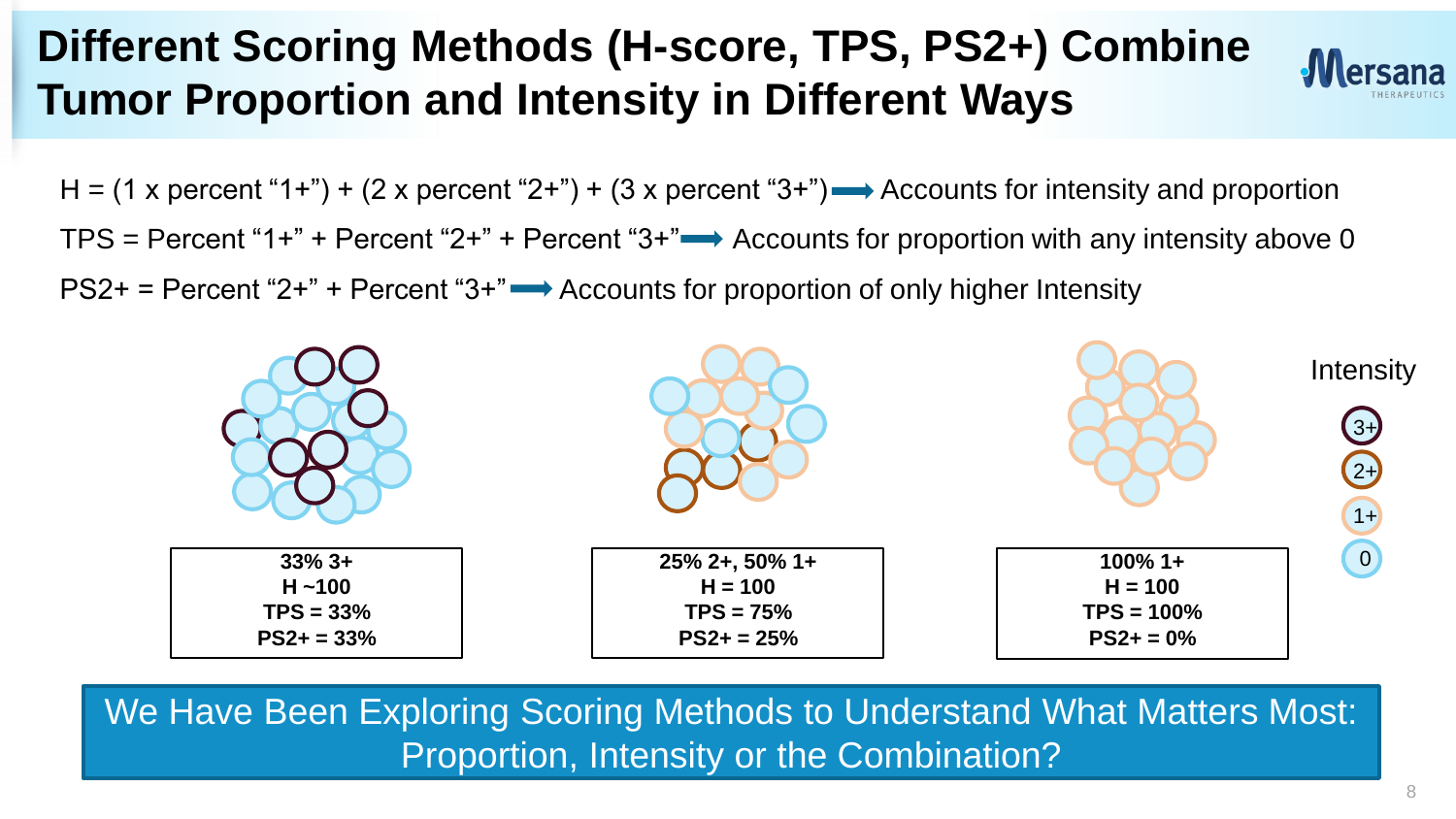### **Scoring Method Affects Reproducibility Across Readers and Labs**



Numerical values are assigned according to brown intensity, but the reader is required to cut the data along a continuum

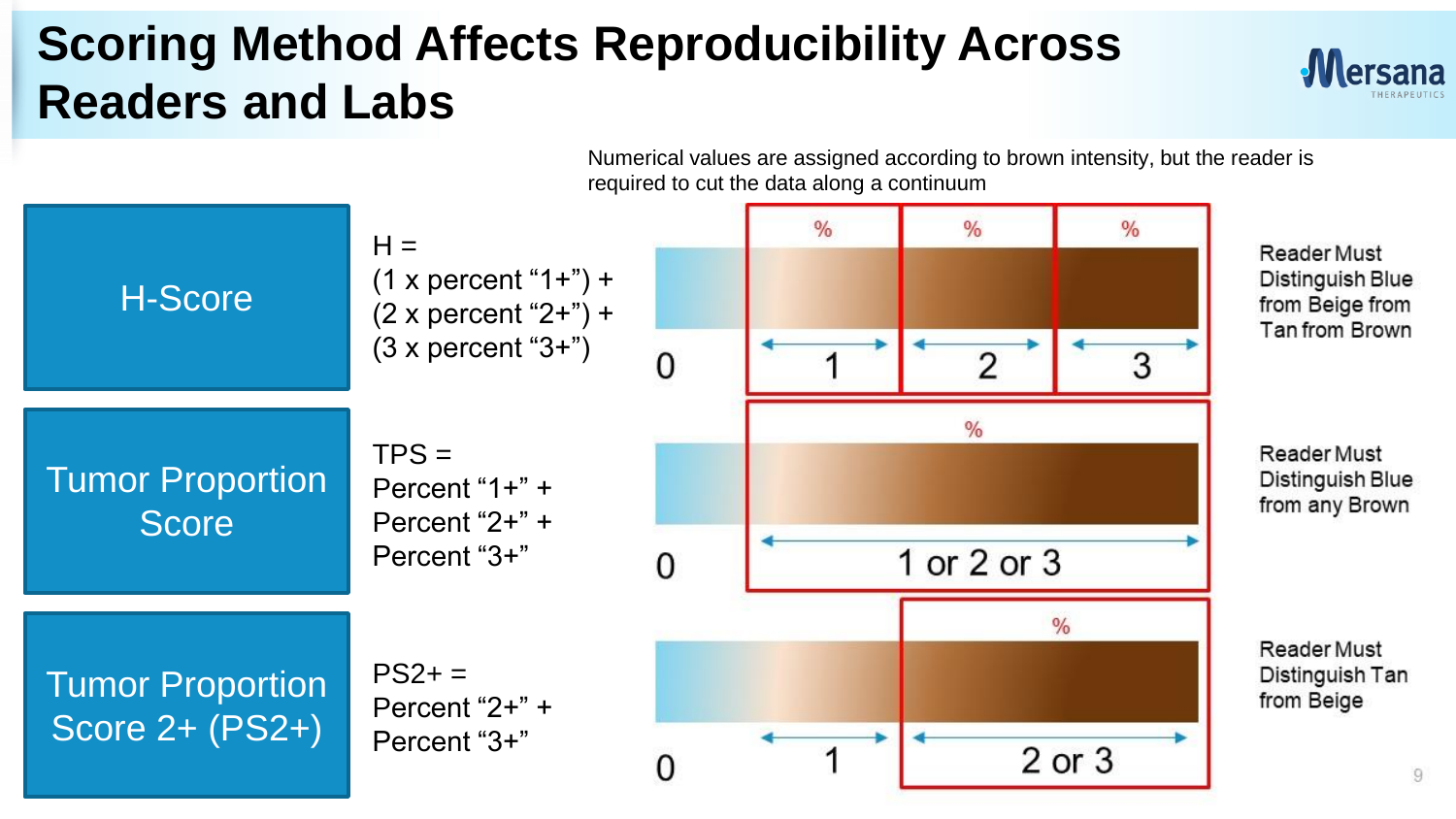### **IHC Companion Diagnostic Assays are Common and Use Different Scoring Methods**



Examples of Approved Diagnostics

#### Scored by Tumor Proportion Score Score Scored Based on Intensity

PD-L1 TPS >1% TPS >50%

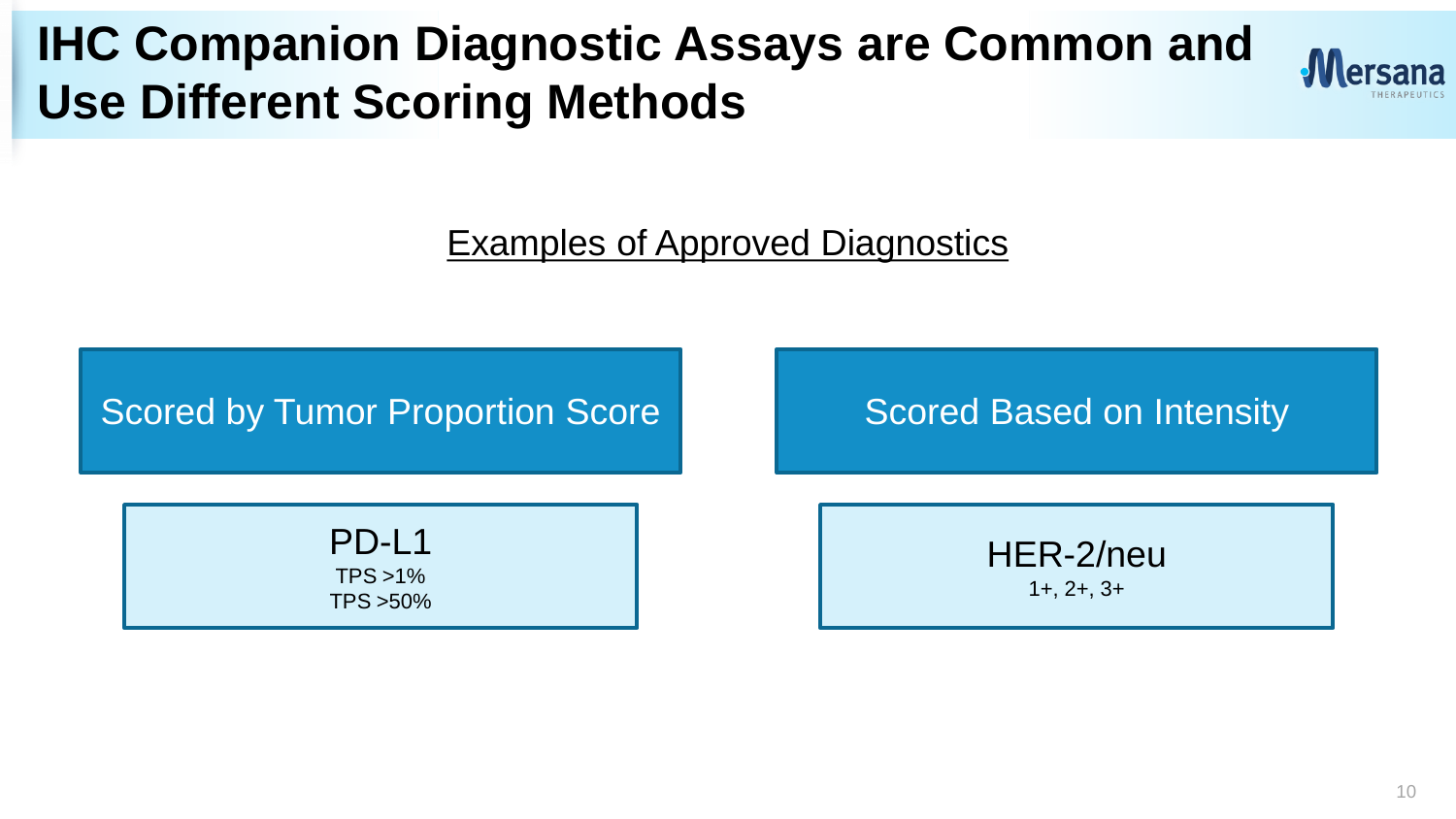## **The Optimal Diagnostic Assay is Robust, Predictive and Reproducible**



#### **Predictive** • Biomarker positive patients enriched for response Robust **I Reproducible** Reproducible • Dynamic range allows for distinctions to be made between lower and higher expressors



# Stain Negative Stain Positive **Regardless of lab** Responder

33% Respond with Biomarker 20% Respond without Biomarker

- Clear guidelines on how to read assay
- Can be performed outside of a central lab
- Reads the same

Reads the Same in

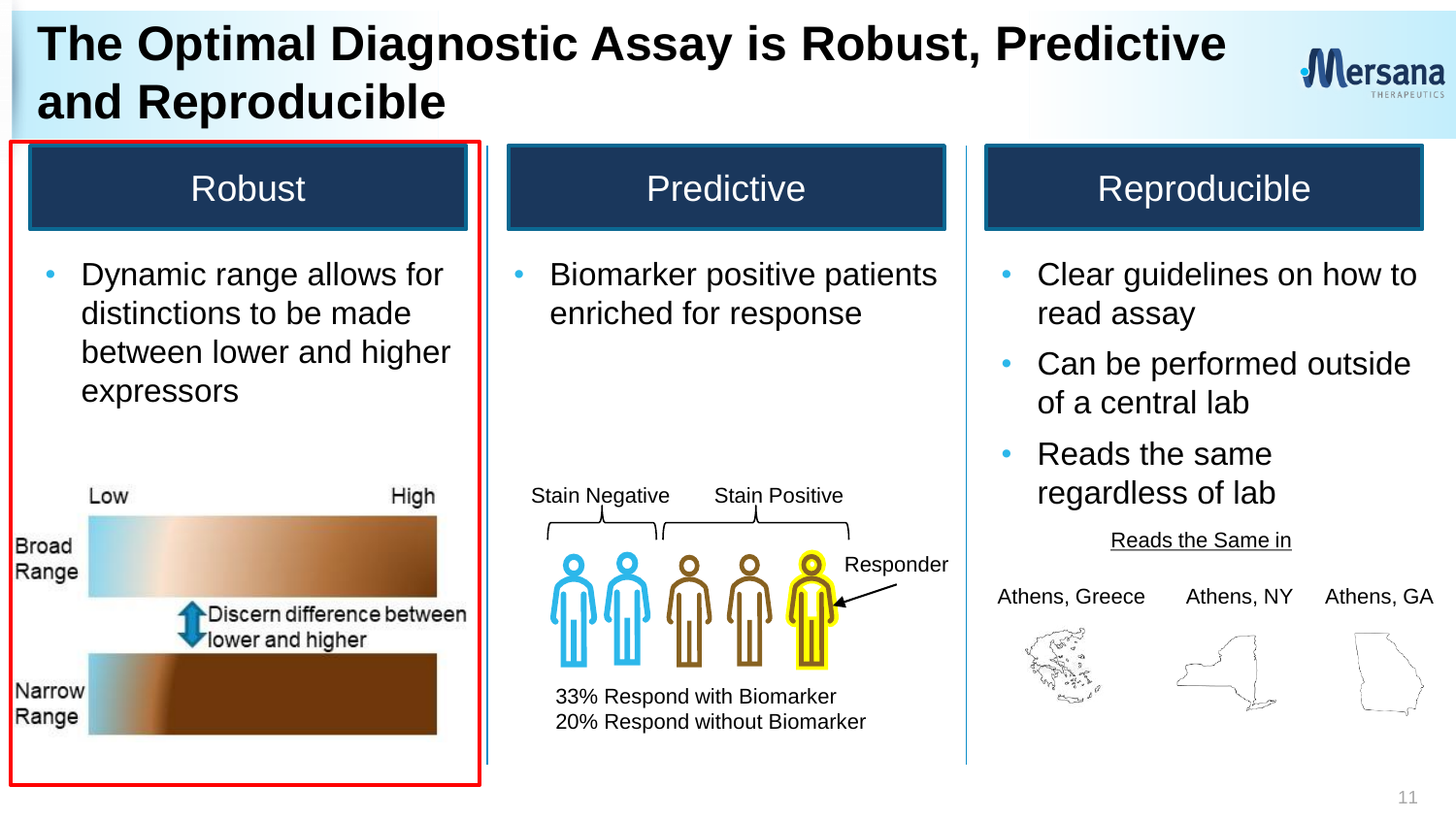### **Mouse PDX Models Used to Calibrate NaPi2b Research Assay with Broad Dynamic Range**



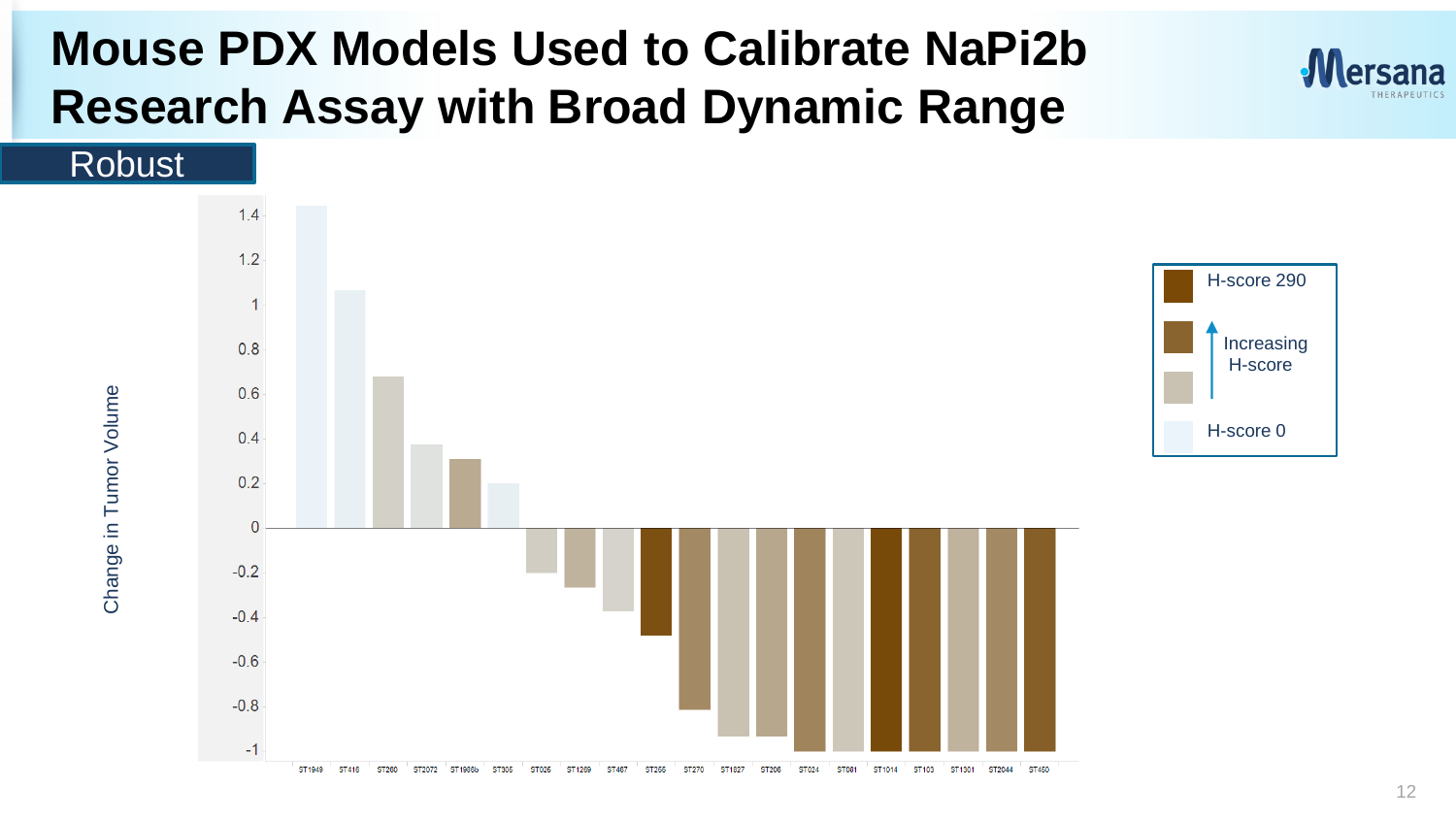## **Our NaPi2b Assay Has a Broad Dynamic Range Across Clinical Samples Using H-score or TPS**



#### Robust



- Patients enrolled in the UpRi Phase I study have a broad range of NaPi2b expression levels
- Only a few have zero NaPi2b expression, consistent with lineage marker
- Tissue bank samples demonstrate similar broad dynamic range
- Broad dynamic range allows the assay to distinguish high expression from low expression using either H-score or TPS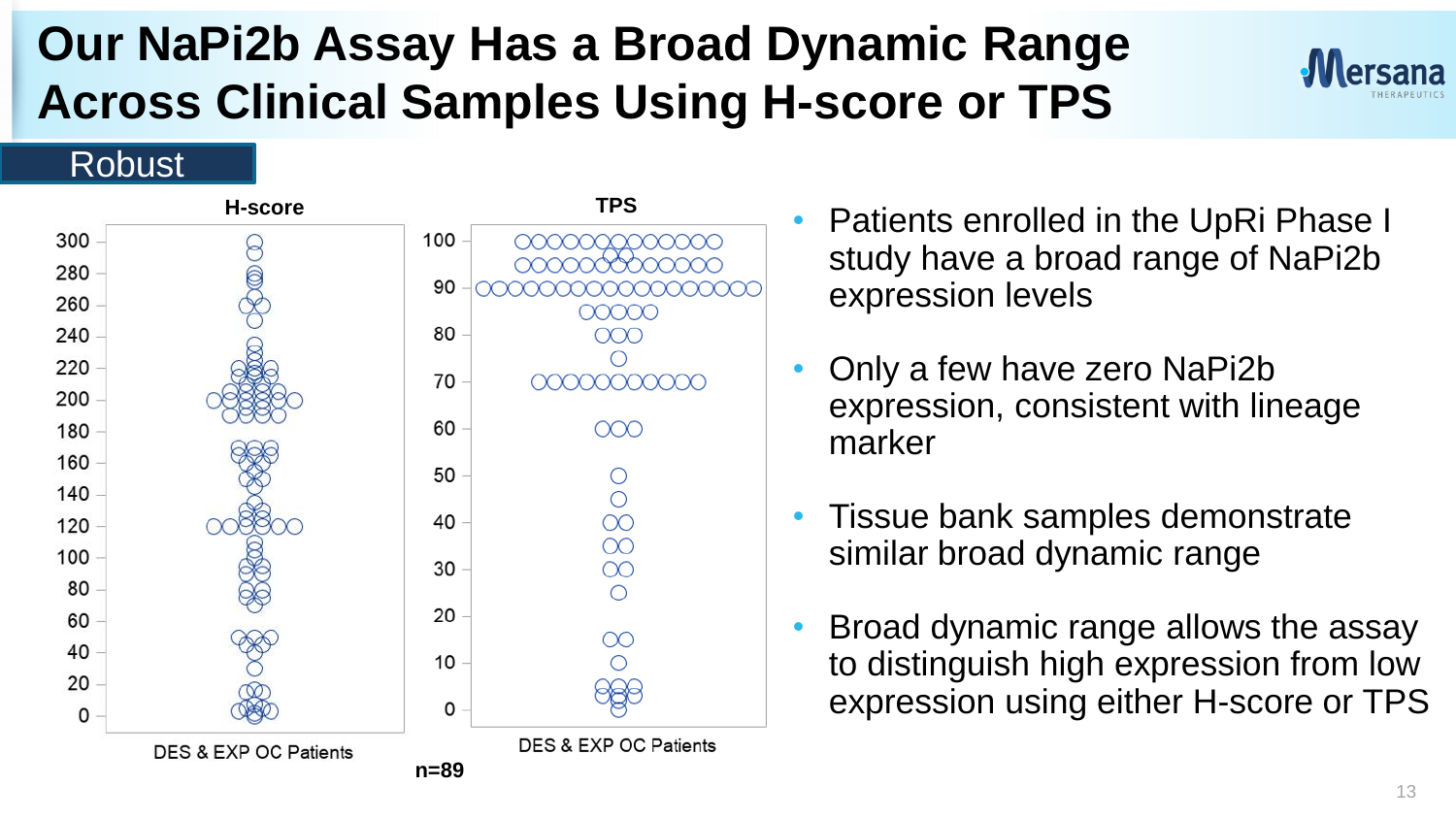### **TPS is a Component of H-Score, is Correlated with H-Score and Offers Similar Prevalence**





**H-Score**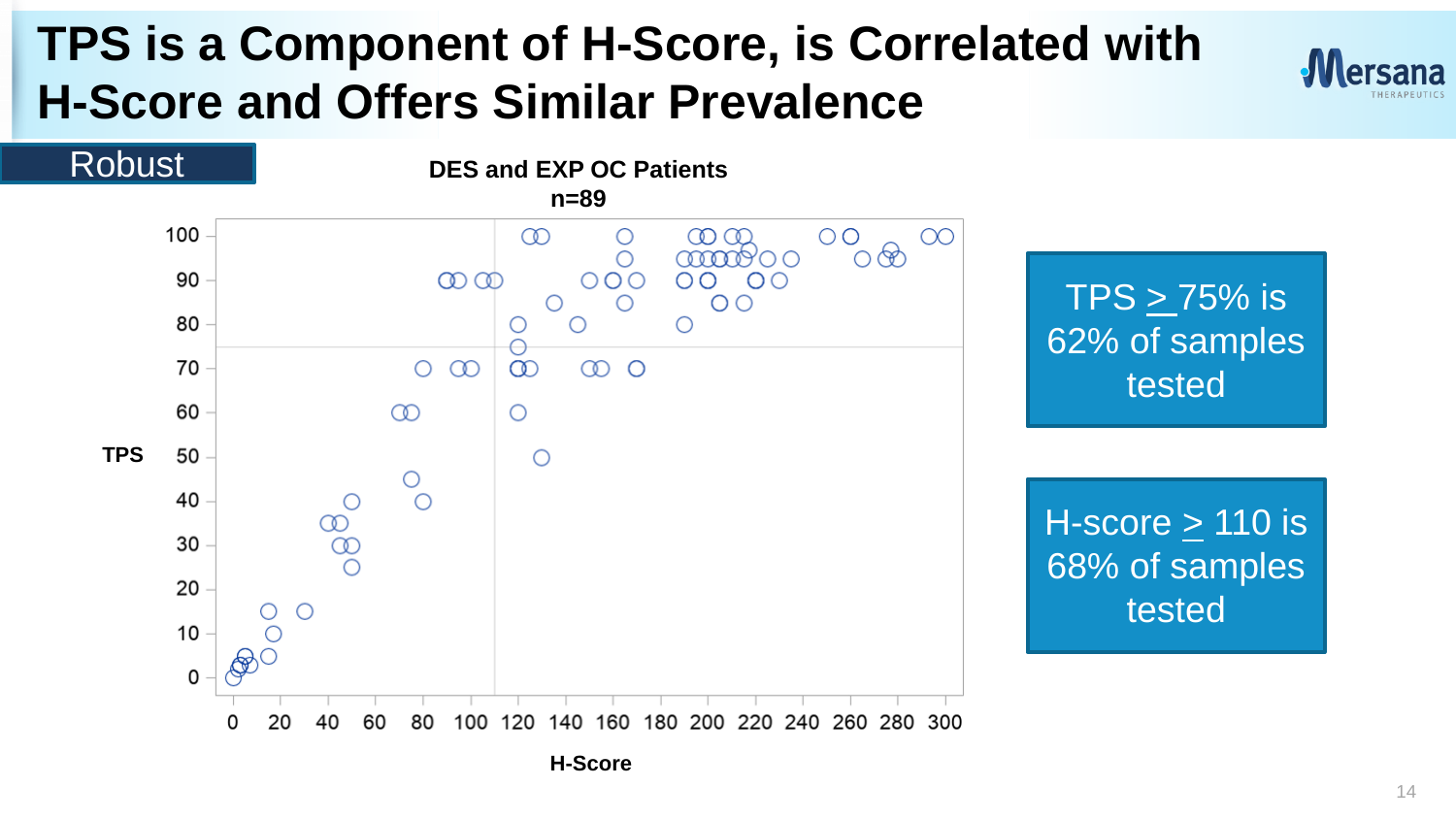## **The Optimal Diagnostic Assay is Robust, Predictive and Reproducible**



#### Robust **II** Predictive **II** Reproducible **Predictive** • Dynamic range allows for • Biomarker positive patients • Clear guidelines on how to distinctions to be made enriched for response read assay between lower and higher Can be performed outside expressors of a central lab • Reads the same Stain Negative Stain Positive **Regardless of lab** Low High Reads the Same in **Broad** Responder Range Athens, Greece Athens, NY Athens, GADiscern difference between lower and higher Narrow 33% Respond with Biomarker Range 20% Respond without Biomarker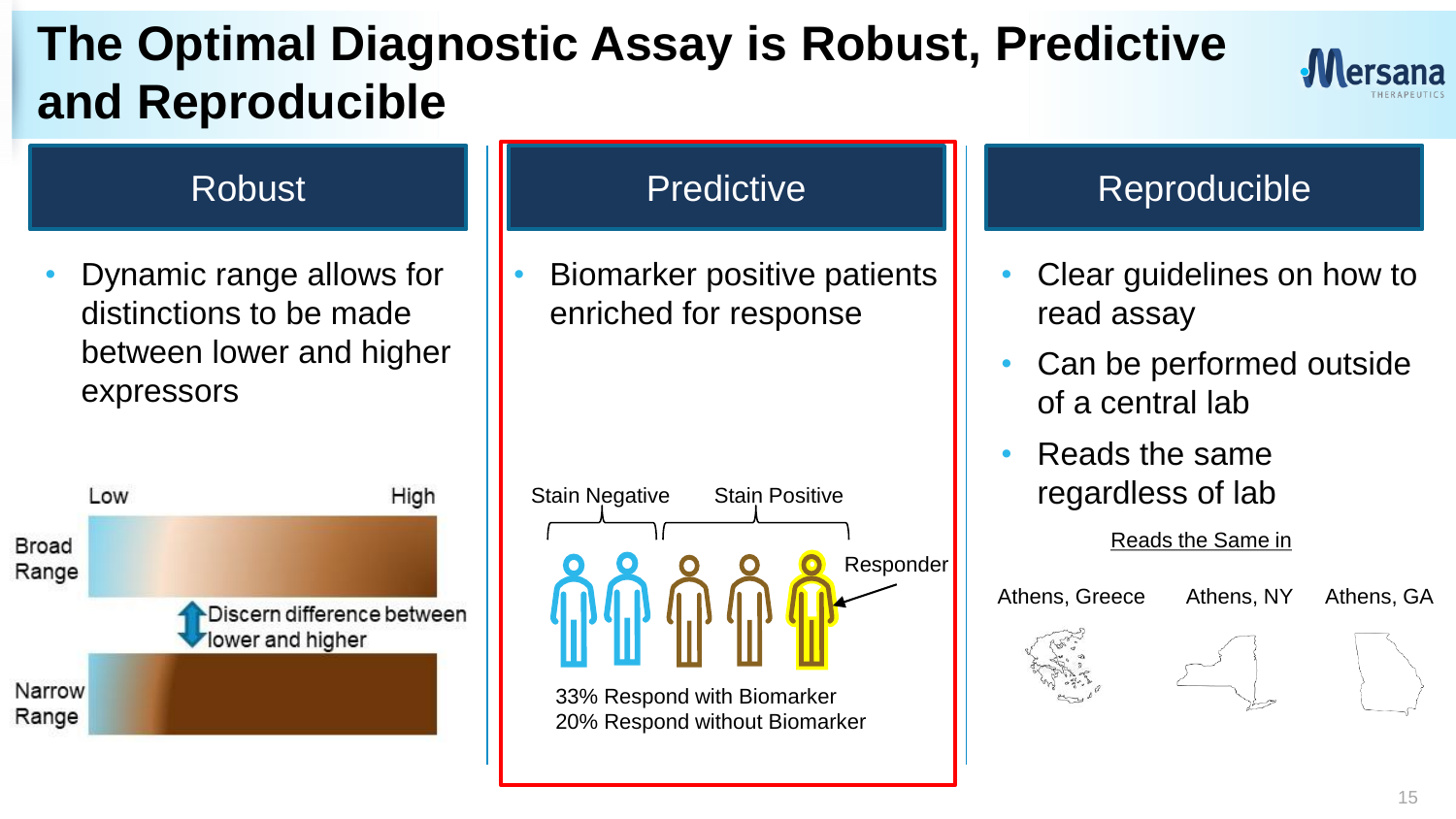## **In the Clinic, Higher NaPi2b Expression by H-Score Selected for Enhanced Response**



#### **Predictive**

|                  |                          |                                       | Best Response in Evaluable Patients with Ovarian Cancer (n = 47) |                                                            |
|------------------|--------------------------|---------------------------------------|------------------------------------------------------------------|------------------------------------------------------------|
|                  | <b>All</b><br>$(n = 47)$ | <b>Higher</b><br>NaPi2b<br>$(n = 31)$ | Lower<br>NaPi2b<br>$(n = 13)$                                    | NaPi2b<br><b>Not Yet</b><br><b>Determined</b><br>$(n = 3)$ |
| $CR; n\%$        | 2(4)                     | 2(6)                                  | $\overline{0}$                                                   | $\Omega$                                                   |
| $PR; n(\%)$      | 11(23)                   | 8(26)                                 | 2(15)                                                            | 1(33)                                                      |
| $SD; n(\%)$      | 19(40)                   | 13(42)                                | 5(38)                                                            | 1(33)                                                      |
| ORR; n (%)       | 13(28)                   | 10(32)                                | 2(15)                                                            | 1(33)                                                      |
| $DCR$ ; n $(\%)$ | 32 (68)                  | 23 (74)                               | 7(54)                                                            | 2(67)                                                      |

• Higher NaPi2b Expression defined as at or above the lowest Hscore at which response was observed in dose escalation (H-110)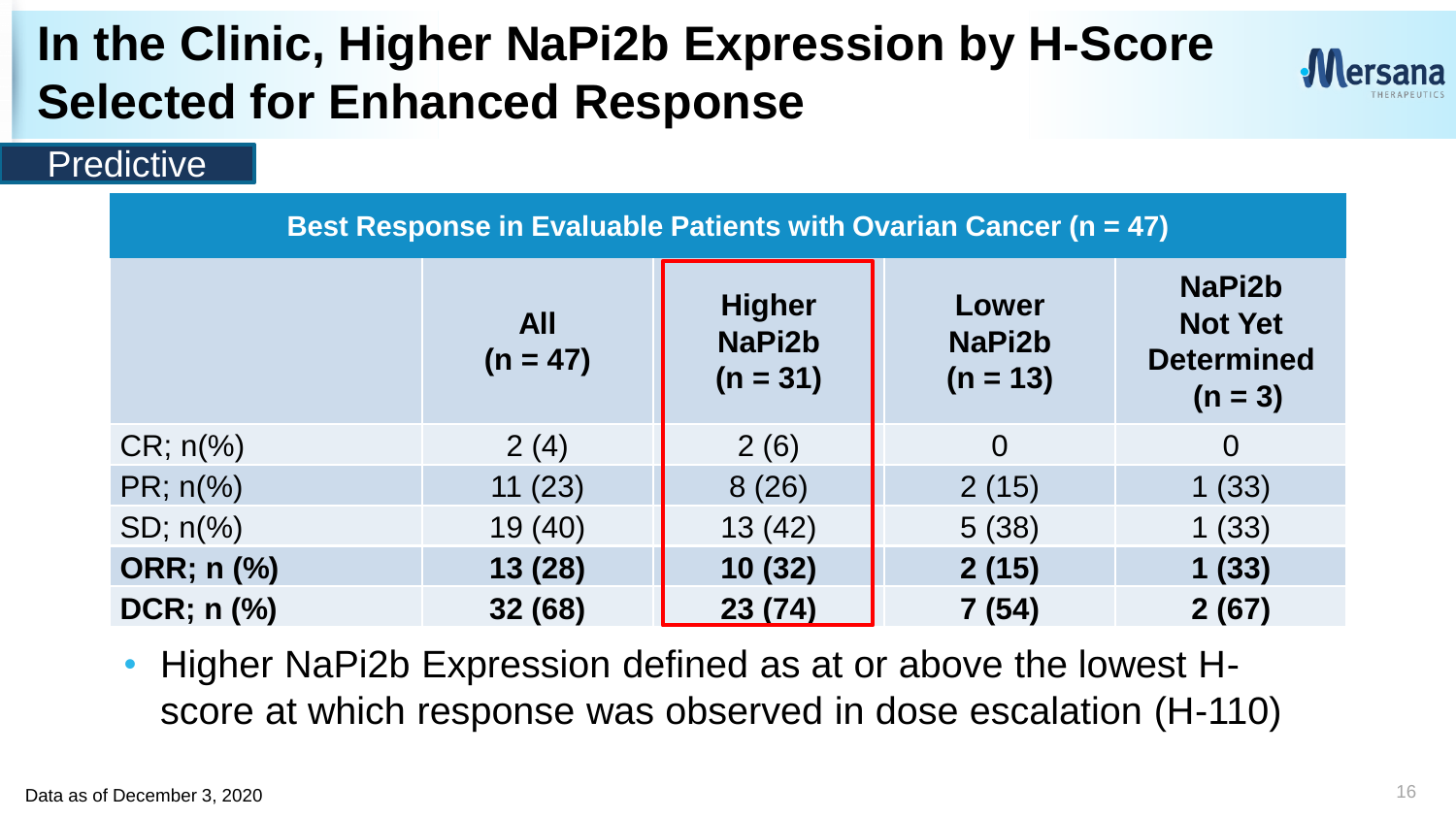## **TPS>=75 Selects for Enhanced Response as Well as H-score 110**



#### **Predictive**

| Best Response in Evaluable Patients with Ovarian Cancer (n = 47) |                          |                                     |                             |                                                            |
|------------------------------------------------------------------|--------------------------|-------------------------------------|-----------------------------|------------------------------------------------------------|
|                                                                  | <b>All</b><br>$(n = 47)$ | <b>High</b><br>NaPi2b<br>$(n = 26)$ | Low<br>NaPi2b<br>$(n = 18)$ | NaPi2b<br><b>Not Yet</b><br><b>Determined</b><br>$(n = 3)$ |
|                                                                  |                          | $TPS = 75$                          | <b>TPS&lt;75</b>            |                                                            |
| $CR; n\%$                                                        | 2(4)                     | 2(8)                                | $\Omega$                    | $\overline{0}$                                             |
| $PR; n(\%)$                                                      | 11(23)                   | 8(31)                               | 2(11)                       | 1(33)                                                      |
| $SD; n\frac{9}{6}$                                               | 19 (40)                  | 11(42)                              | 7(39)                       | 1(33)                                                      |
| ORR; n (%)                                                       | 13(28)                   | 10(39)                              | 2(11)                       | 1(33)                                                      |
| $DCR$ ; n $(\%)$                                                 | 32 (68)                  | 21 (81)                             | 9(50)                       | 2(67)                                                      |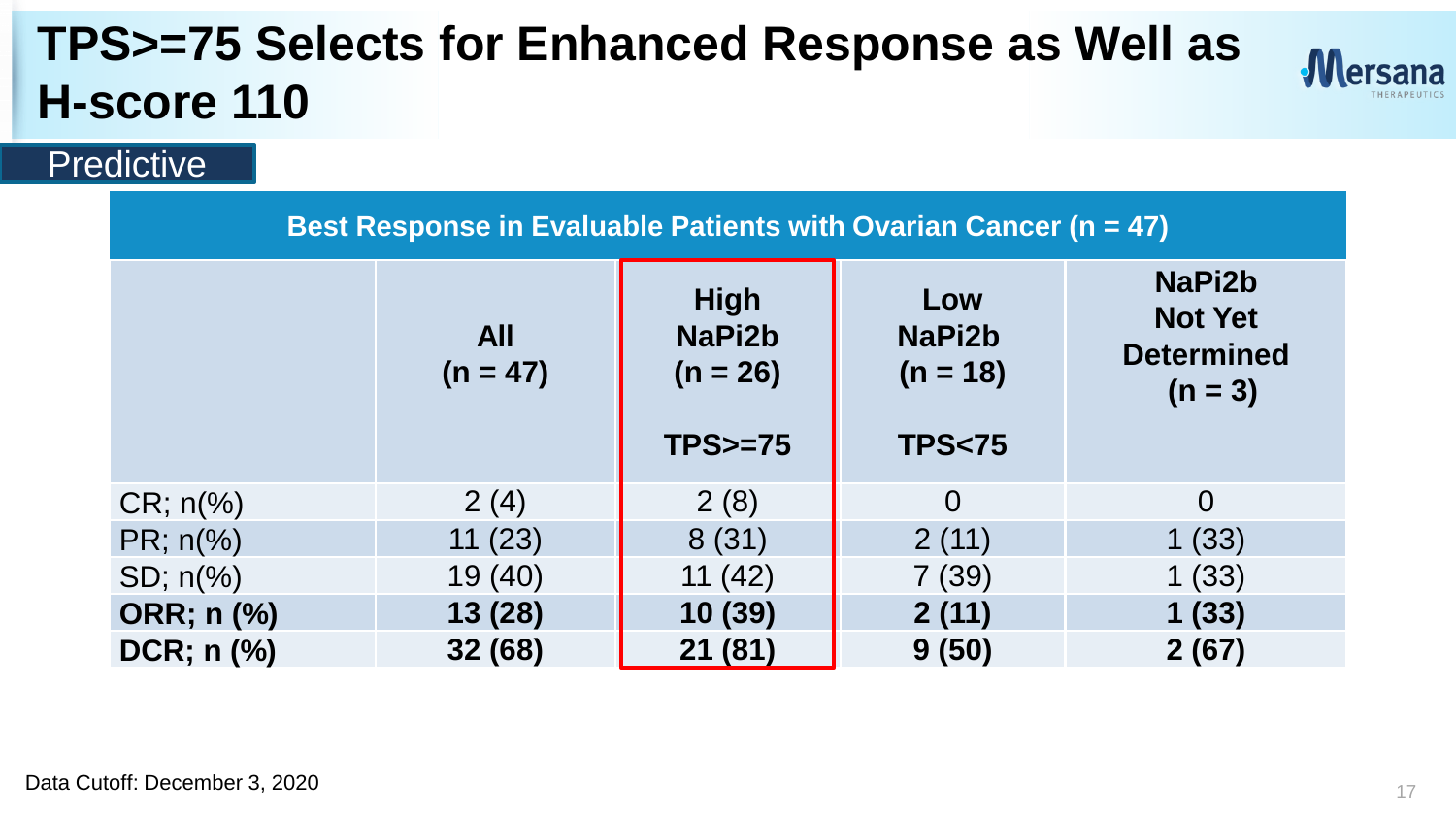### **Unique Advantages of Dolaflexin Platform have Implications for Scoring Methodology**



#### **Predictive**



• High DAR means each internalization delivers more payload. Therefore, intensity of expression may be less important than proportion of expression



• Controlled Bystander effect means not all cells need to express

Based on Our ADC Technology, Tumor Proportion Score (TPS) is Similarly Predictive of Enriched Response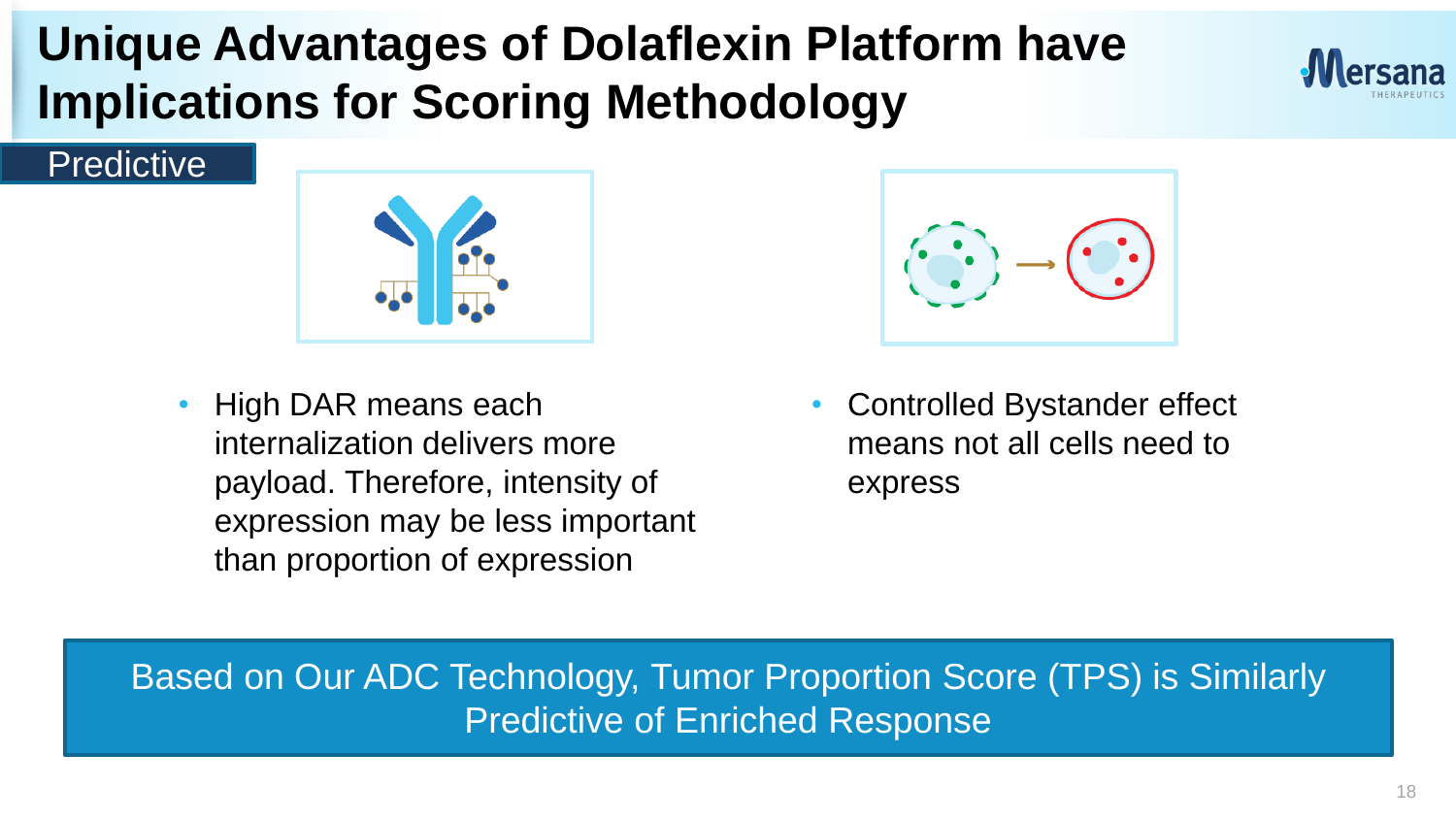## **The Optimal Diagnostic Assay is Robust, Predictive and Reproducible**





distinctions to be made between lower and higher expressors



#### **Predictive**

• Biomarker positive patients enriched for response

| <b>Stain Negative</b> | <b>Stain Positive</b> |           |
|-----------------------|-----------------------|-----------|
|                       |                       |           |
|                       |                       | Responder |
|                       |                       |           |

33% Respond with Biomarker 20% Respond without Biomarker

#### Robust **National Predictive Reproducible** Reproducible

- Clear guidelines on how to read assay
- Can be performed outside of a central lab
- Reads the same regardless of lab

Reads the Same in

Athens, Greece Athens, NY Athens, GA

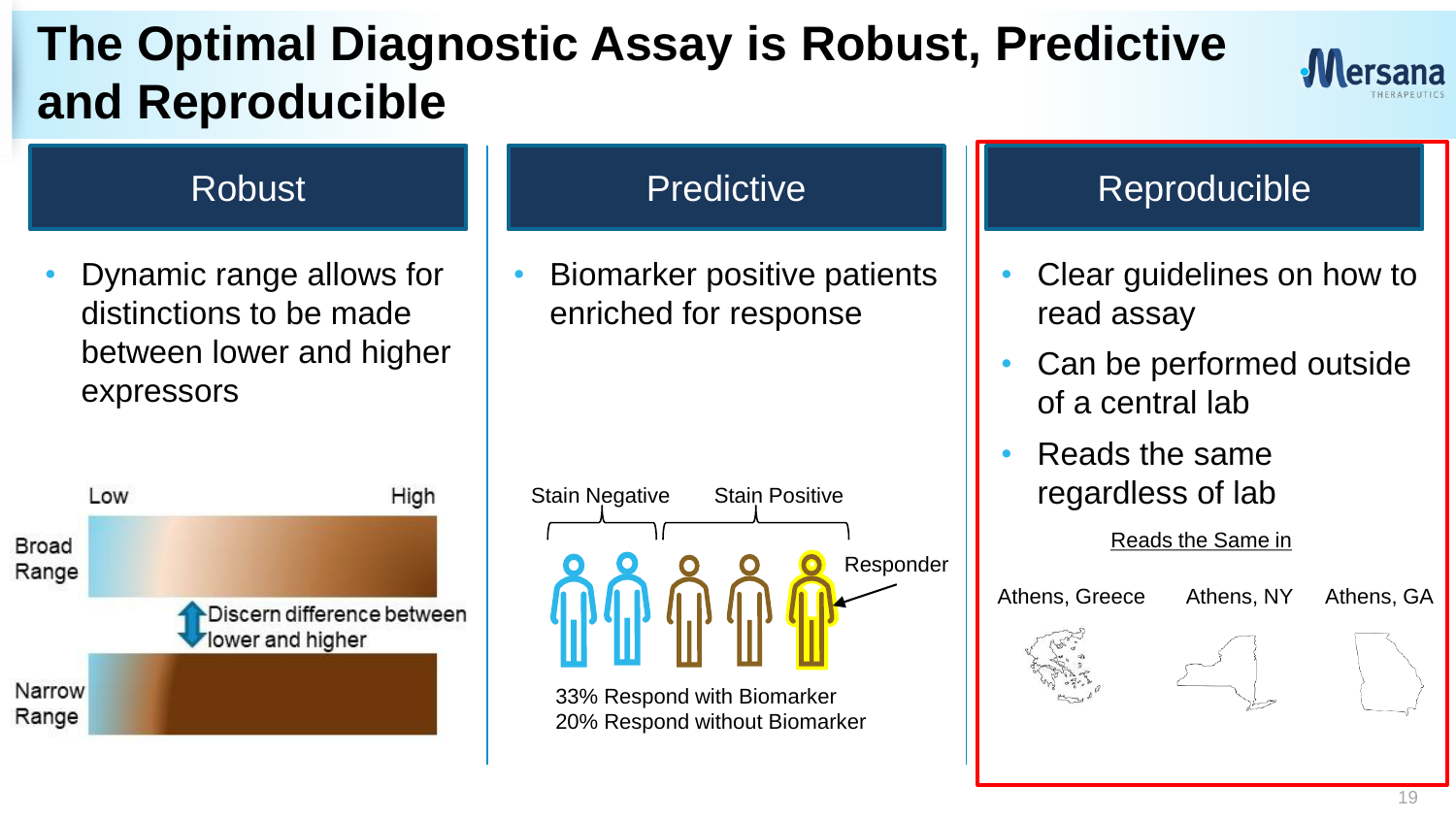## **Scoring Method Affects Reproducibility Across Readers and Labs**



20

Numerical values are assigned according to brown intensity, but the reader is **Reproducible**<br>Reproducible  $\overline{\phantom{a}}$  and  $\overline{\phantom{a}}$  all  $\overline{\phantom{a}}$  and  $\overline{\phantom{a}}$  are assigned according to cut the data along a continuum

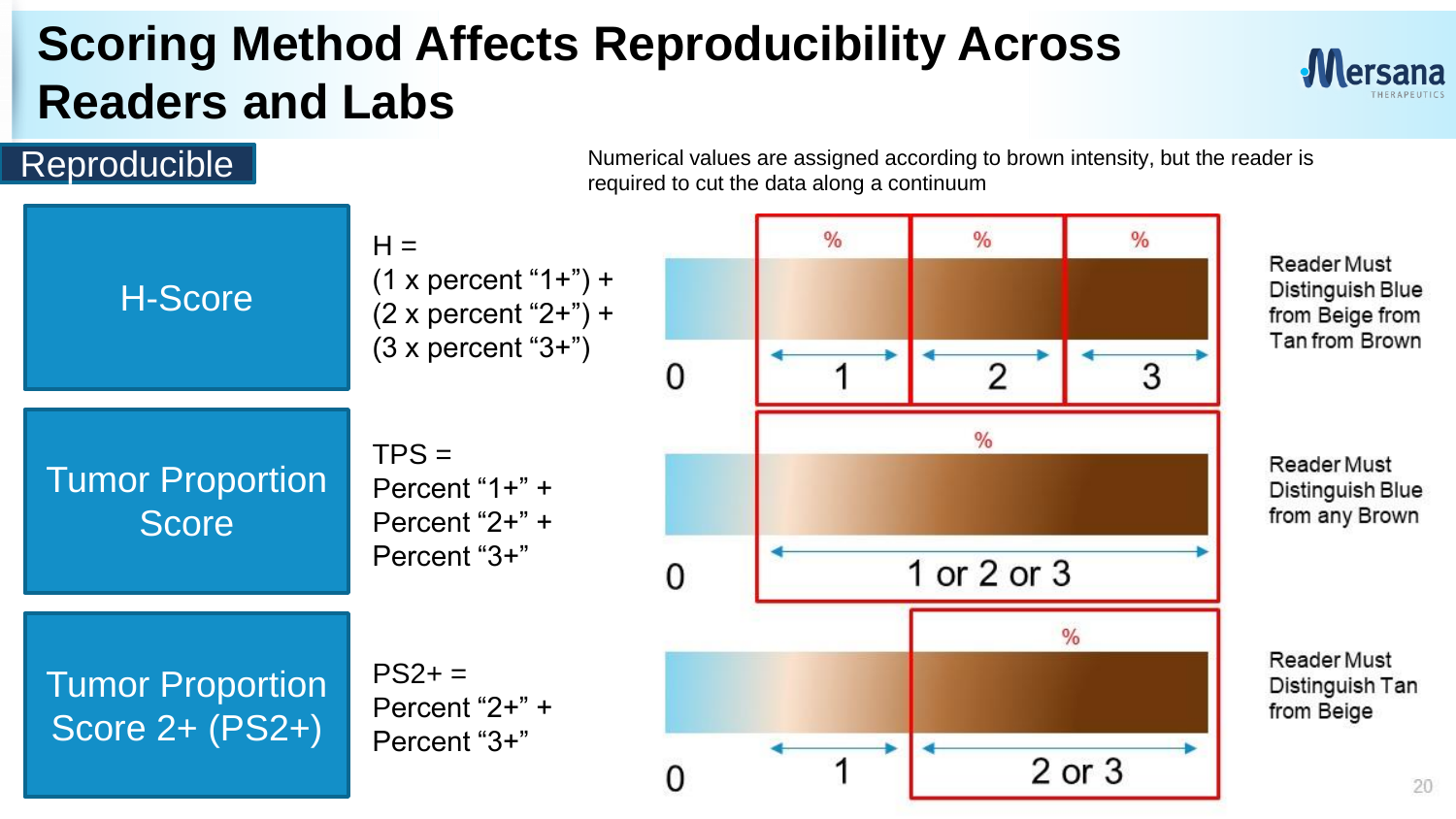## **Leica Biosystems is our Commercial Diagnostic Partner**

#### Reproducible

- ~5000 clinical BOND instruments placed globally
- 2nd largest automated stainer installed base worldwide
- Presence in major IHC reference labs and top 50 cancer centers
- Clinical Portfolio
	- $-$  >400 IVD products
	- >190 CE mark in Europe
	- ~150 FDA registered/cleared/approved
	- PMA-approved HER2 Oracle CDx
	- $-$  ~ 50 IVD in China

Advancing Cancer Diagnostics Improving Lives



**BIOSYSTEMS** 

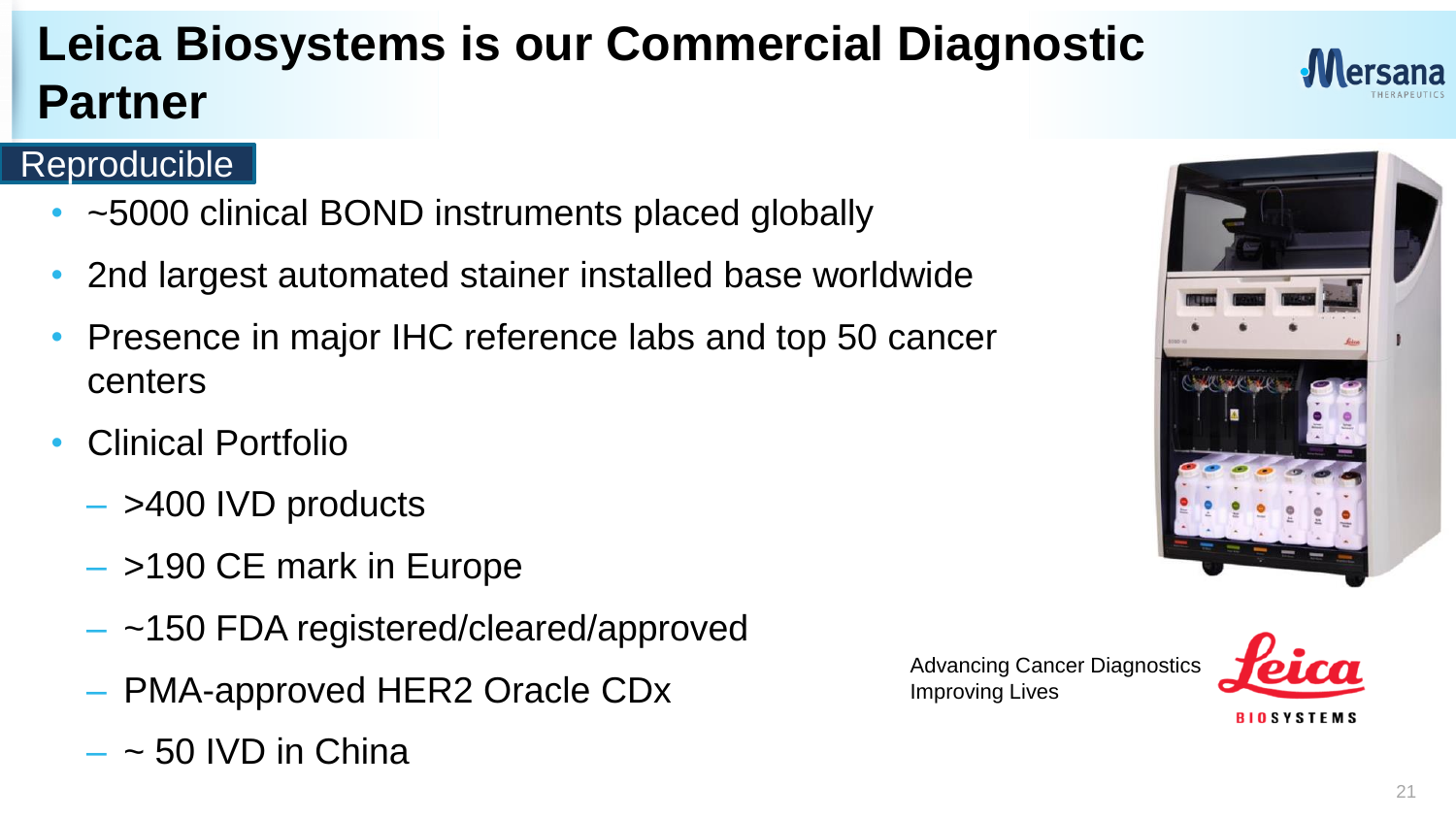## **UPLIFT: Single-Arm Registration Strategy in Platinum-Resistant Ovarian Cancer**

#### **Patient Population:**

Enrolling Regardless of NaPi2b Expression

**Inclusion Criteria: Platinum-Resistant Ovarian Cancer 1 – 4 Prior Lines Patients with Baseline Peripheral Neuropathy**

**Exclusion Criteria: 1 – 2 Prior Lines Bev-naïve Primary Platinum-Refractory Disease**

Global: US, Europe, Australia, Canada

Dose: 43 mg/m $^2$ g4w Amendment to Current Protocol

**Primary Endpoint:** Confirmed ORR in high NaPi2b  $(N = -100)$ 

#### **Key Secondary Endpoint:**

Confirmed ORR in overall population  $(N =$  up to 180 including 100 high NaPi2b)

#### **Other Secondary Endpoints:**

- Duration of Response
- **Safety**

Prospectively-defined retrospective analysis seeks to validate NaPi2b biomarker cutoff with proposed commercial assay

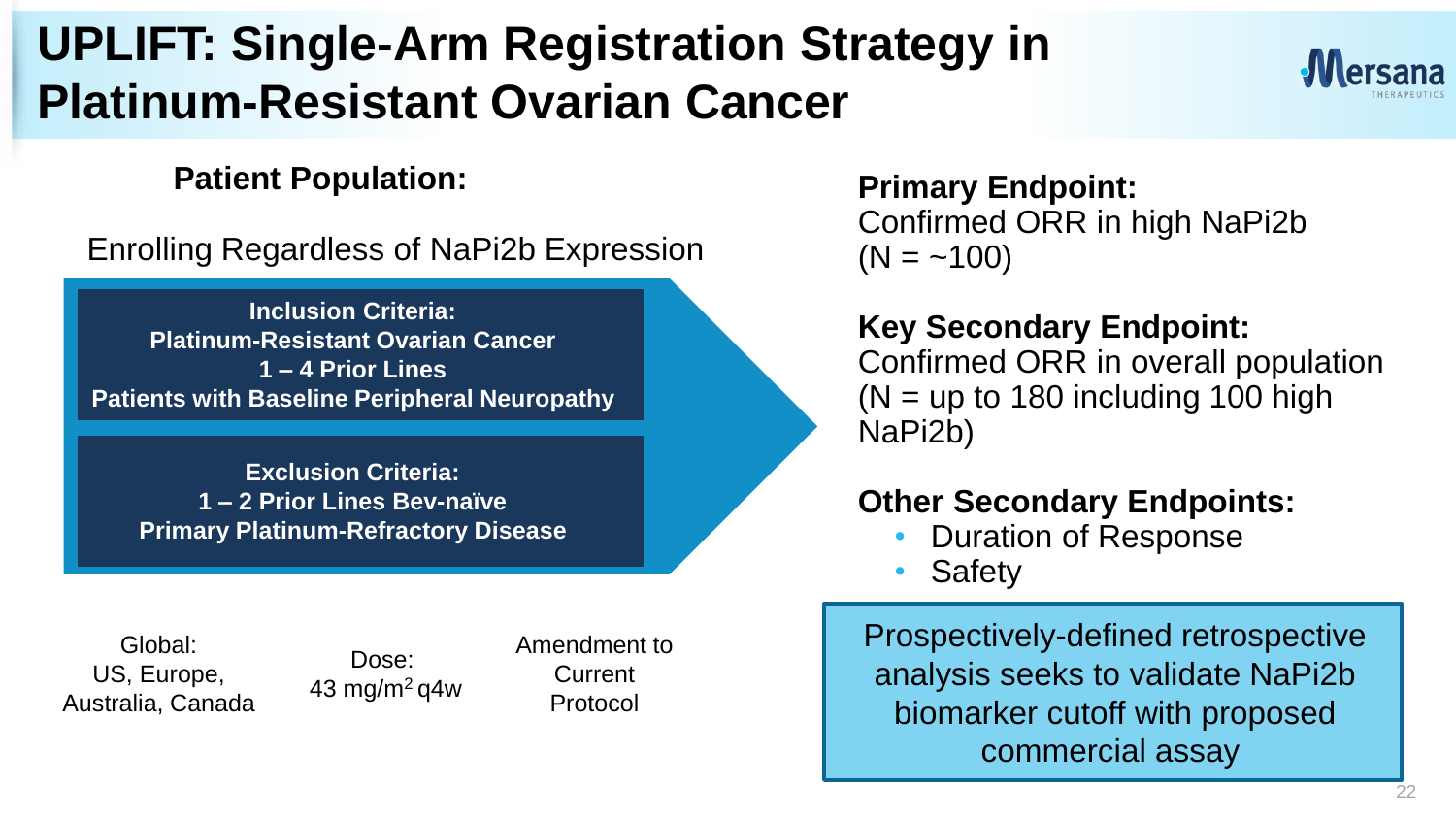

#### **Summary**

- Followed a roadmap to establish a robust, predictive and reproducible commercial diagnostic assay
- Established a clinical research assay with a broad dynamic range that demonstrated that selection by NaPi2b expression enhanced response
	- H-Score is a combination of Tumor Proportion Score (TPS) and Intensity Score
	- NaPi2b Expression by H-Score > 110 and by TPS > 75 similarly enrich for response
- To support launch, a commercial assay has been developed using the TPS methodology
	- Robust, reproducible platform widely available in hospital and reference labs
	- UPLIFT is designed to validate predictiveness of proposed commercial diagnostic assay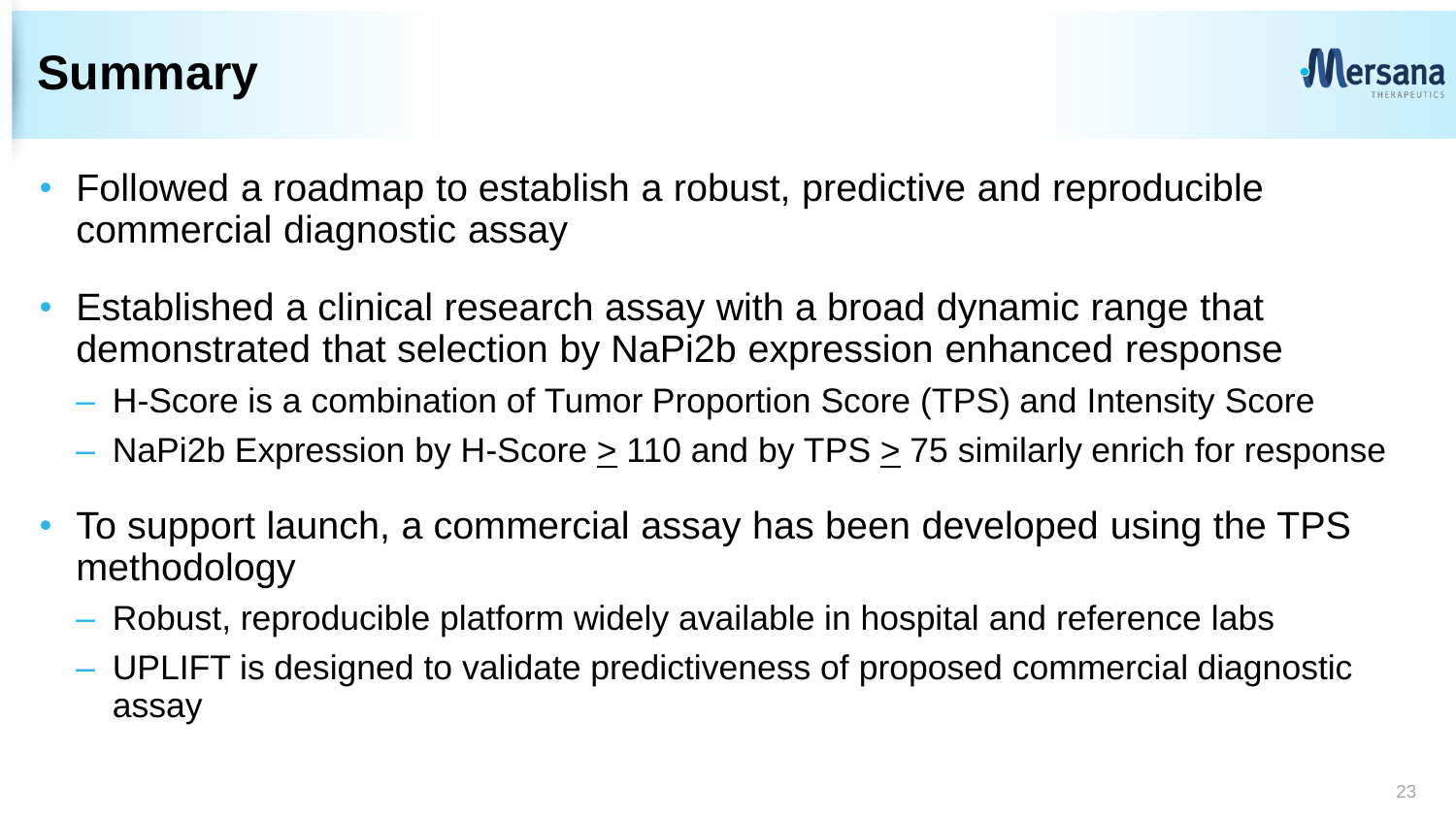### **Goals and Anticipated Milestones for 2021**



| <b>Upifitamab</b><br><b>Rilsodotin</b><br><b>UpRi</b><br>(XMT-1536) | Q1 2021: Initiate UPLIFT single-arm registration strategy as amendment<br>Q3 2021: Initiate UPGRADE combination dose escalation umbrella study<br>2H 2021: Report updated interim data from NSCLC expansion cohort |
|---------------------------------------------------------------------|--------------------------------------------------------------------------------------------------------------------------------------------------------------------------------------------------------------------|
| <b>XMT-1592</b>                                                     | 2H 2021: Report dose escalation data<br>Q4 2021: Outline further development path                                                                                                                                  |
| <b>XMT-1660</b>                                                     | Q4 2021: Complete IND-enabling studies to initiate Phase I dose escalation in 2022                                                                                                                                 |
| <b>XMT-2056</b>                                                     | Q4 2021: Complete IND-enabling studies to initiate Phase I dose escalation in 2022<br>Q4 2021: Disclose target                                                                                                     |
| <b>Corporate</b>                                                    | Continue to leverage proprietary platforms to expand pipeline<br>Proactively evaluate potential for collaborations that maximize value                                                                             |